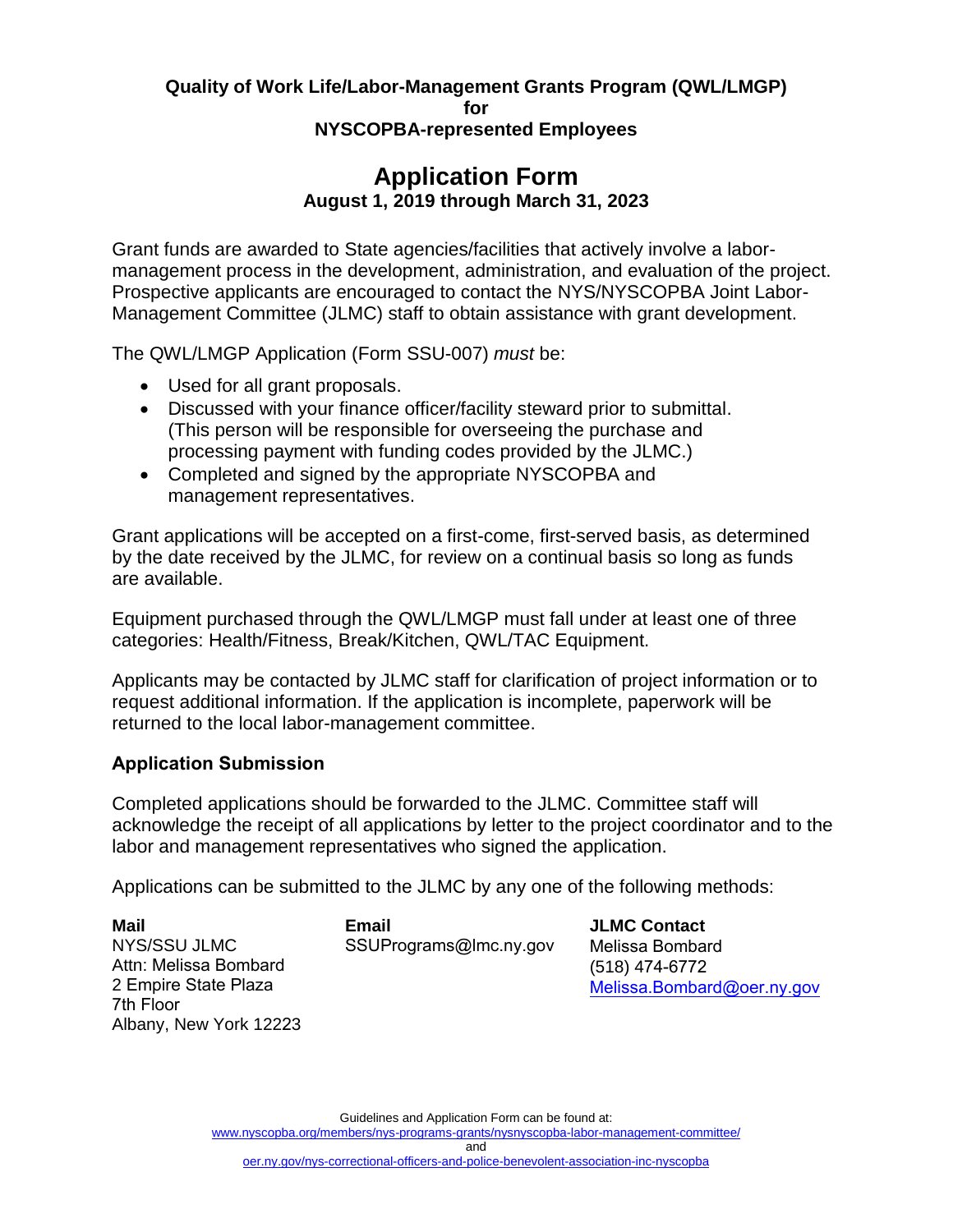# **QWL/LMGP Application Form 2019 - 2023**

(Fillable)

This form is to be completed for new Labor-Management initiatives only.

Note: If you are requesting funds to purchase equipment that was *previously* funded by the JLMC, please complete form SSU-008, Equipment Replacement Grant Program (ERGP) Application Form.

| <b>Agency/Facility:</b>                                                                                                                                                                                                 | <b>Facility Code:</b>                               |                                 |
|-------------------------------------------------------------------------------------------------------------------------------------------------------------------------------------------------------------------------|-----------------------------------------------------|---------------------------------|
|                                                                                                                                                                                                                         | <b>Submission</b><br>Date:                          |                                 |
| $\Box$ Health/Fitness Equipment<br><b>Break/Kitchen Equipment</b><br>Grant<br>$\Box$<br>Category:<br><b>QWL/TAC Equipment</b>                                                                                           | <b>Miscellaneous Projects</b><br>Pilot/Experimental | <b>Date Received by SSUJLMC</b> |
| <b>Finance Officer/Facility Steward</b>                                                                                                                                                                                 |                                                     |                                 |
| Name (Please Print or Type)                                                                                                                                                                                             | <b>Telephone Number</b>                             |                                 |
| Signature                                                                                                                                                                                                               | <b>Email Address</b>                                |                                 |
| Date                                                                                                                                                                                                                    |                                                     |                                 |
| Finance officer/facility steward certifies the necessity of purchasing the equipment and that the proposed<br>purchase is in line with the rules and regulations governing purchases and expenditures with state funds. |                                                     |                                 |
| <b>NYSCOPBA Chief Sector Steward</b>                                                                                                                                                                                    | <b>Management Representative</b>                    |                                 |
| Name & Title (PLEASE PRINT OR TYPE)                                                                                                                                                                                     | Name & Title (PLEASE PRINT OR TYPE)                 |                                 |
| Telephone Number                                                                                                                                                                                                        | <b>Telephone Number</b>                             |                                 |
| <b>Email Address</b>                                                                                                                                                                                                    | <b>Email Address</b>                                |                                 |

#### **Project Coordinator**

Name (PLEASE PRINT OR TYPE)

Signature Date Signature Date Email Address

Telephone Number

**Date**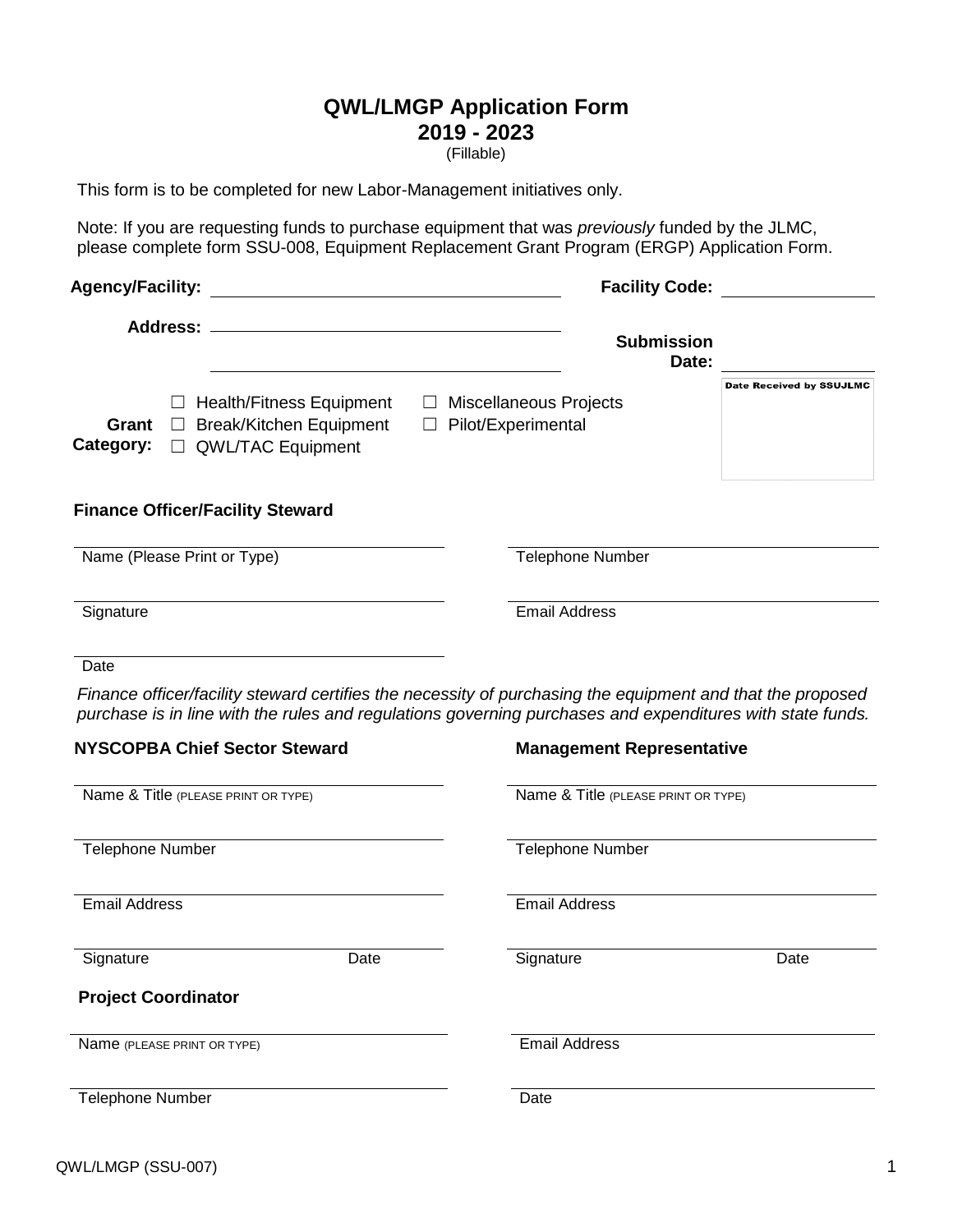| Total funds requested:                                          |  |
|-----------------------------------------------------------------|--|
| Total number of NYSCOPBA members who will benefit from program: |  |

#### **Introduction/Program Need**

Provide a brief description of the project (attach additional sheet if necessary).

 Describe the needs to be addressed by the proposed program and expected impact to be made or problem(s) resolved by the project.

#### **Program Development, Management, And Evaluation**

 Describe your joint labor and management goals and how the proposed program relates to those goals. Briefly mention other joint programs completed or planned to accomplish these goals.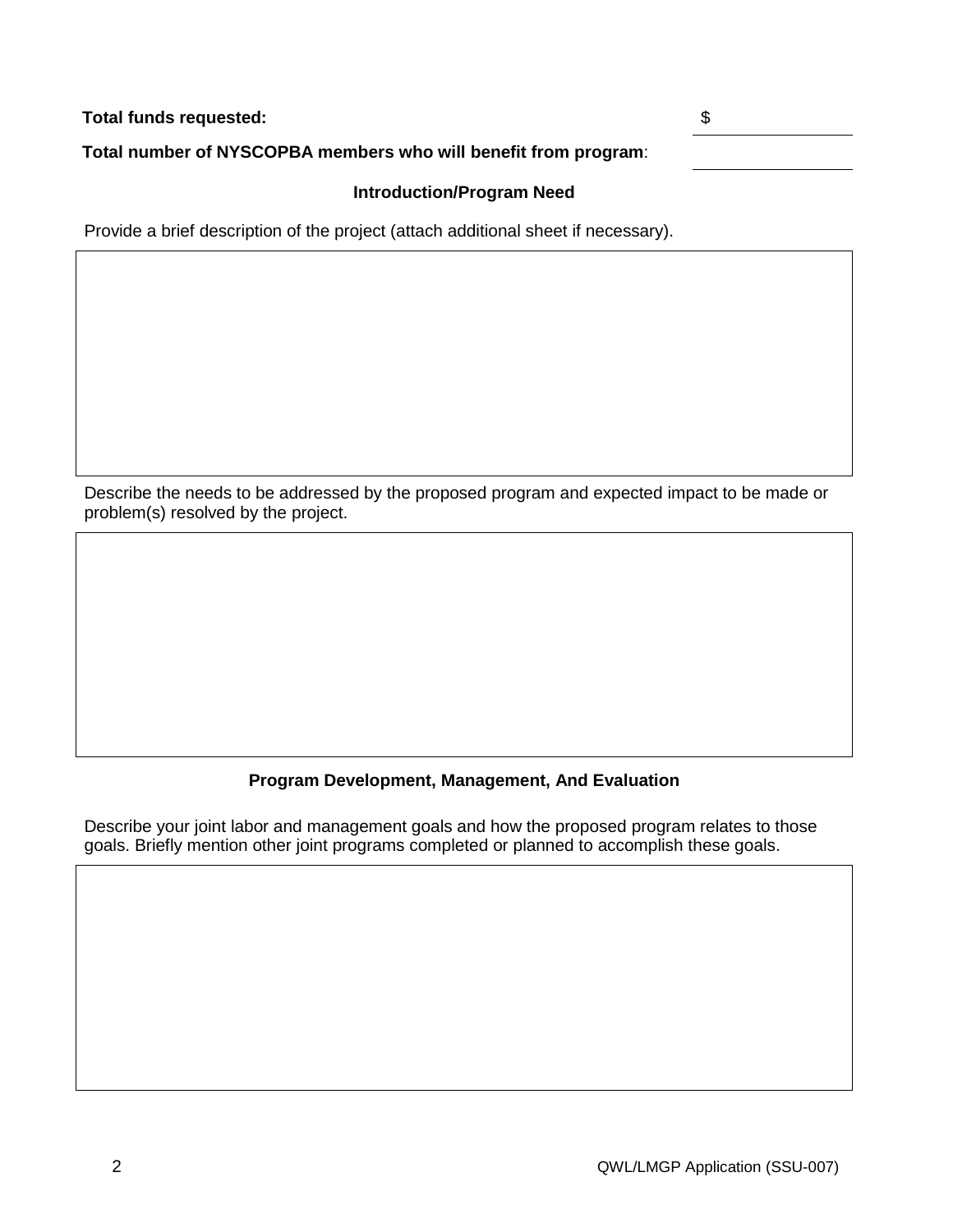Describe how the proposed program was jointly developed and will be jointly administered and evaluated.

### **Program Cost**

 Present a budget narrative which details the total costs of individual program components. Indicate the total amount of money being requested from the QWL/LMGP and, if possible, the amount the local labor-management committee will contribute both in cash and in-kind services.